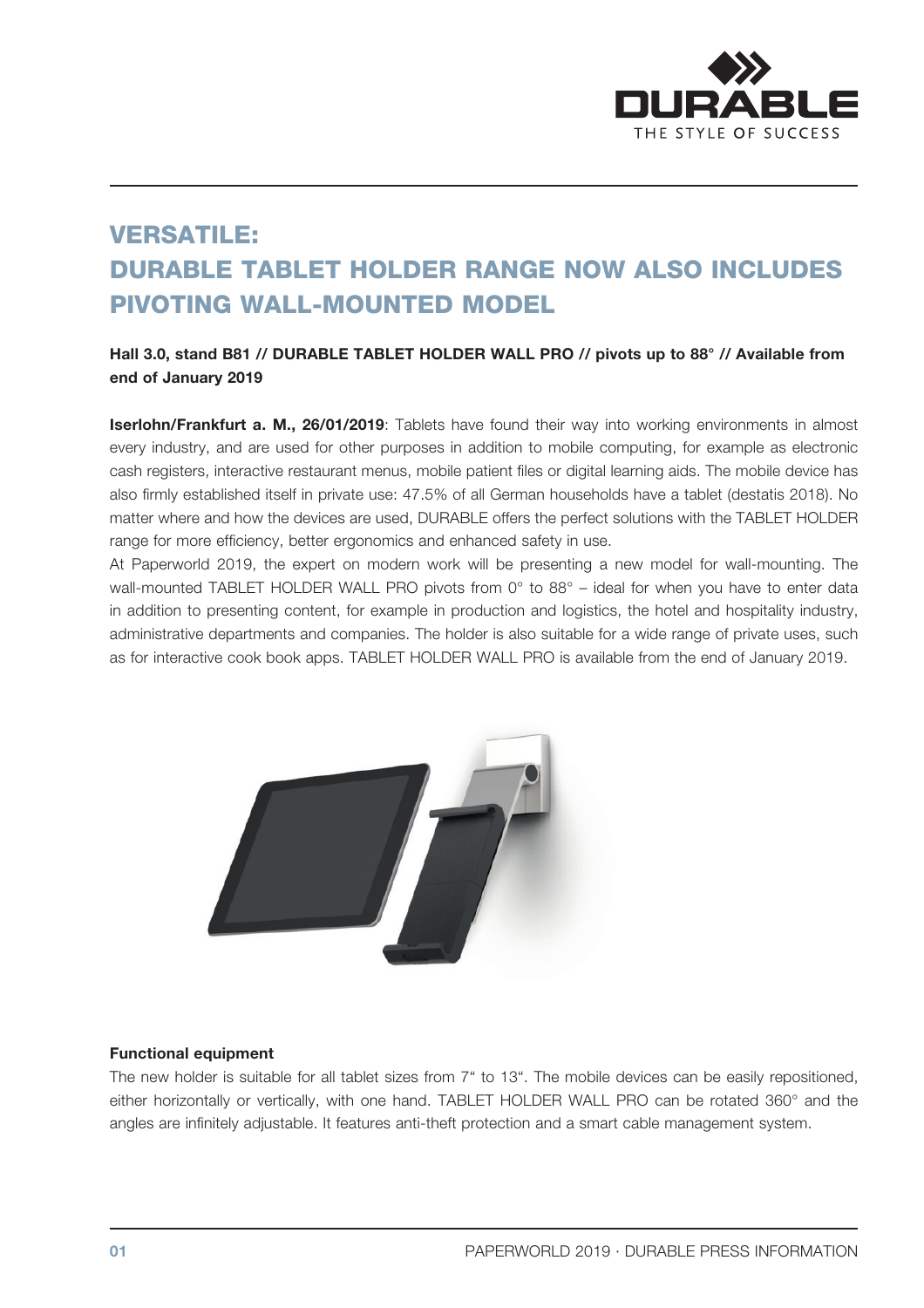

#### Flexible system

With the new wall-mounted model, DURABLE is creating new and efficient ways to use tablets. The TABLET HOLDER range now boasts six different models with innovative features.

- TABLE: The table stand is fitted with 360° rotating holder, allowing the tablet to be used either horizontally or vertically – ideal for desks and conference rooms.
- TABLE CLAMP: The holder with a flexible support arm can be fastened directly to tables, desks or other work surfaces, and rotated in various directions. That saves space while maximising flexibility.
- FLOOR: The floor-mounted stand offers integrated cable management. With its sophisticated look and outstanding functionality, it is particularly well suited to reception areas, event rooms, trade fairs and at the point of sale (PoS).
- WALL: The wall-mounted holder acts as a premium-quality presentation carrier at the information point or point of sale.
- WALL ARM: With the pivoting wall holder, DURABLE has created a flexible solution for multiple workplaces and conference rooms.
- WALL PRO: When combined with a tablet, the rotating wall mount with adjustable angles is ideal as an input terminal.

The design of all products features clear lines and a premium metal surface with a matte sheen, making them ideal for every environment. Charging cables and other cables for the tablet PC can be discreetly routed and concealed in a cable channel depending on the model. All TABLET HOLDERS are also equipped with theft protection.

For further information about the TABLET HOLDER range, see https://www.durable.eu/activities/tablet-holder.html

#### www.durable.eu